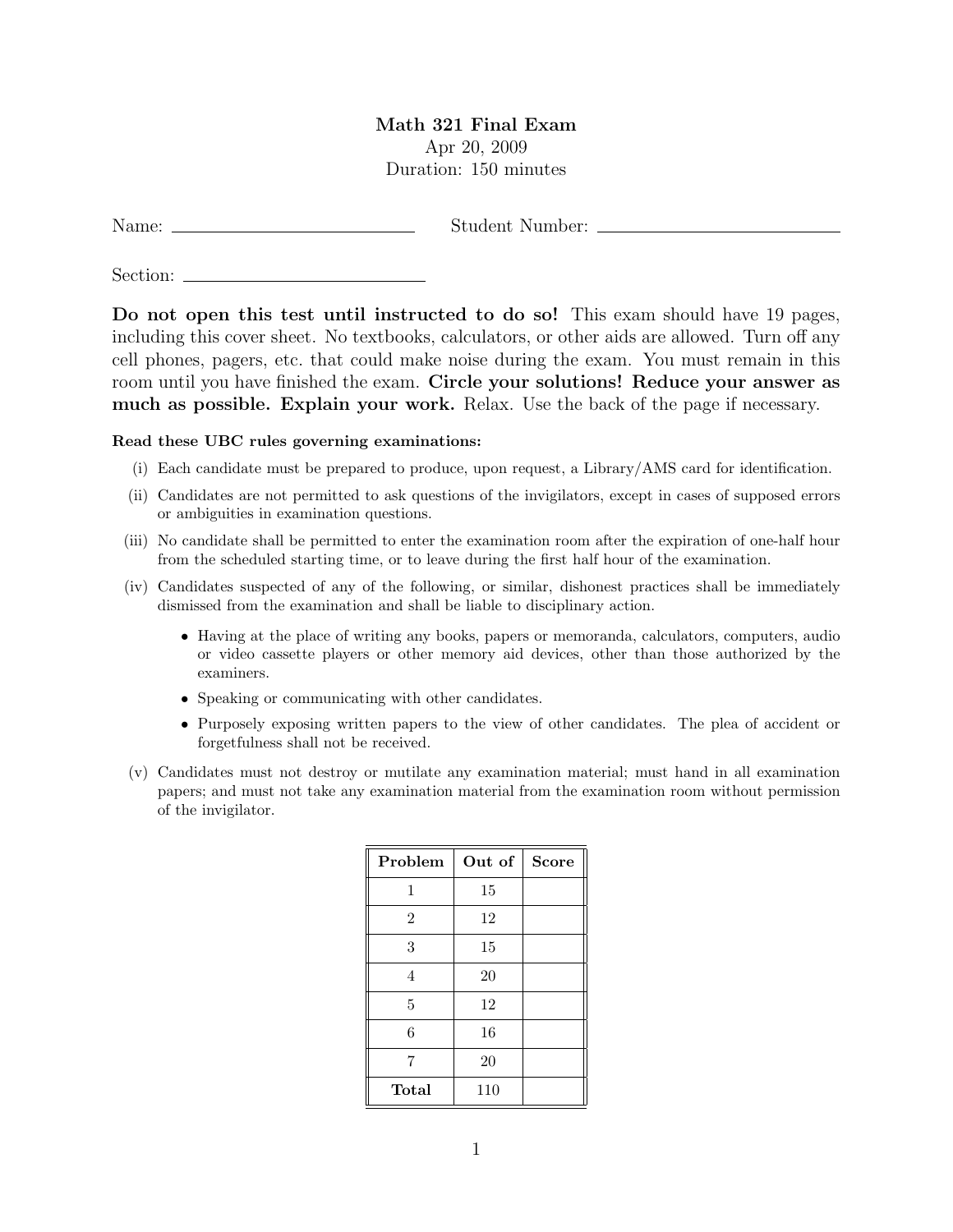# Problem 1 (15 points)

Below  $a, b \in \mathbb{R}$  with  $a < b$ .

- (a) Define carefully what it means for a function f to be of bounded variation on  $[a, b]$ .
- (b) When do we say that a function sequence  $\{f_n\}_{n\in\mathbb{N}}$  is uniformly bounded on  $[a, b]$ ?
- (c) When do we say that a function sequence  $\{f_n\}_{n\in\mathbb{N}}$  is equicontinuous on  $[a, b]$ ?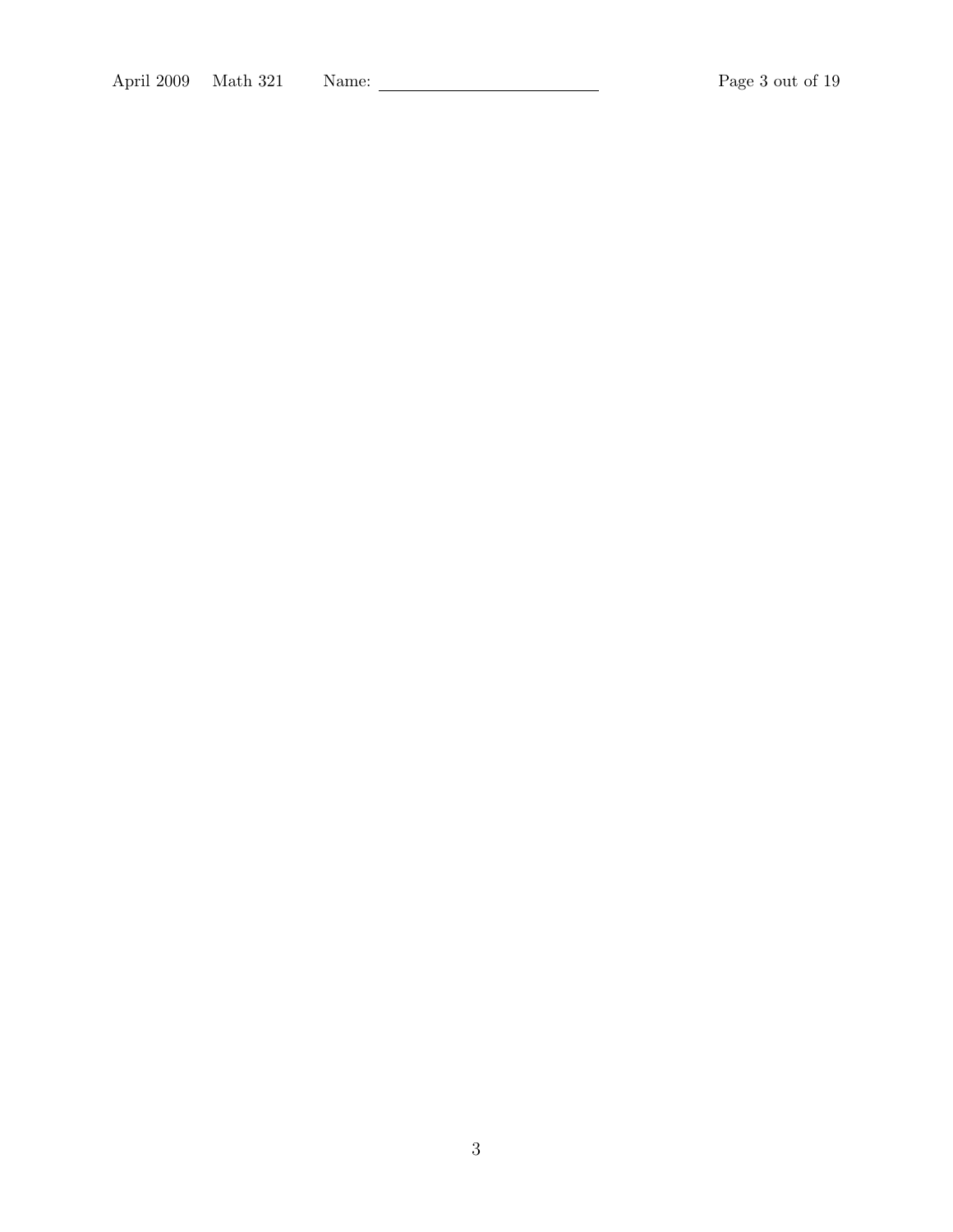# Problem 2 (12 points)

Let  $\alpha$  be increasing and  $f \in \mathcal{R}(\alpha)$  on [a, b]. Denote by m and M the infimum and supremum of  $\{ |f(x)| : x \in [a, b] \}$  respectively.

(a) Show that there exists  $c\in [m,M]$  such that

$$
\int_a^b f(x)d\alpha = c[\alpha(b) - \alpha(a)].
$$

(b) If, in addition, f is continuos on  $[a, b]$ , prove that there exists  $x_0 \in [a, b]$  such that

$$
\int_a^b f(x)d\alpha = f(x_0)[\alpha(b) - \alpha(a)].
$$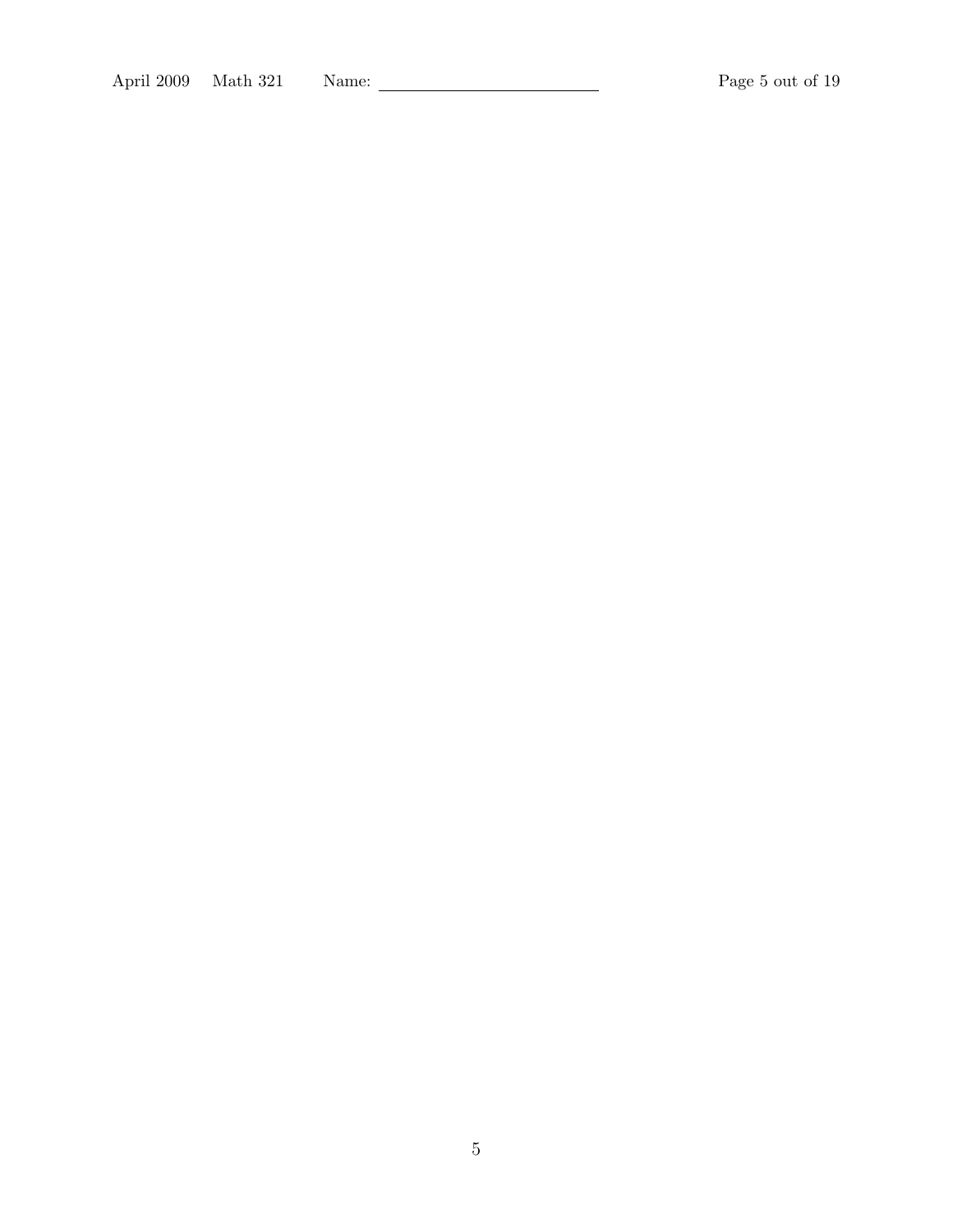#### Problem 3 (15 points)

(a) Let  $\alpha$  be increasing and assume that  $f \in \mathcal{R}(\alpha)$  on [a, b]. Define F as

$$
F(x) := \int_a^x f d\alpha \quad \text{for } x \in [a, b].
$$

Show that  $F$  is of bounded variation on  $[a, b]$ . [Hint: The mean value theorem that you proved in the previous problem may be useful.]

- (b) For F defined above, show that F is continuous at every point at which  $\alpha$  is continous.
- (c) Above, if we replace the assumption that  $\alpha$  is increasing with the assumption that  $\alpha$ is of bounded variation on  $[a, b]$ , would the conclusions of parts (b) and (c) still valid? Give a brief argument.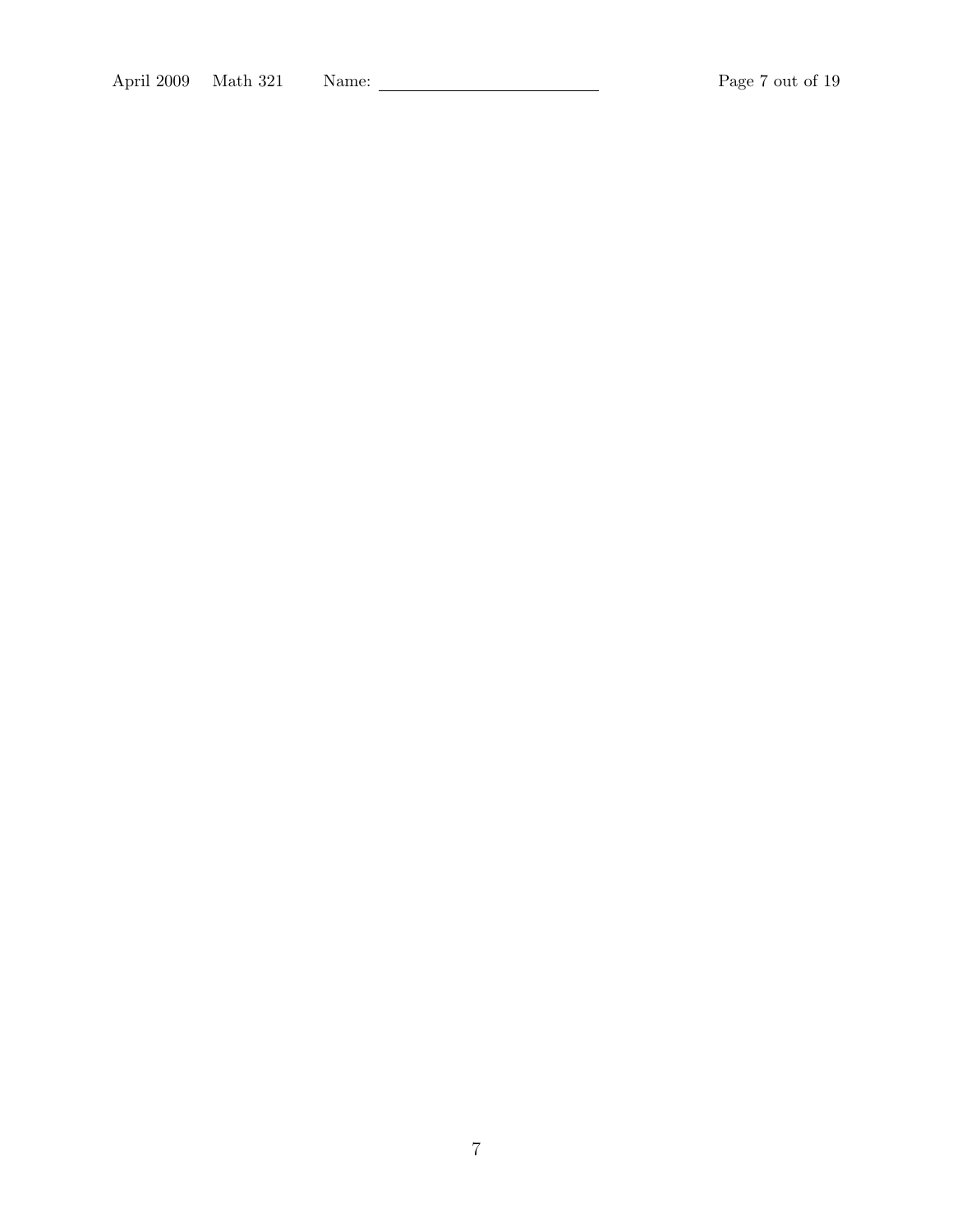### Problem 4 (20 points)

Give examples of each of the following together with a brief explanation. Make your examples as simple as possible. Sketch the graphs of the functions involved if feasible.

- (a)  $f_n \to f$  in the mean (i.e., in  $L^2$ ), but not pointwise or uniformly.
- (b)  $f_n \to f$  uniformly, but not in  $L^2$ .
- (c)  $f_n \to f$  uniformly, all of the  $f_n$  and  $f$  are integrable, but  $\int_{-\infty}^{\infty} f_n(x) dx$  does not converge to  $\int_{-\infty}^{\infty} f(x) dx$ .
- (d) A bounded function f and an increasing function  $\alpha$  defined on [0, 1] such that  $|f| \in$  $\mathcal{R}(\alpha)$  but for which  $\int_0^1 f d\alpha$  does not exist.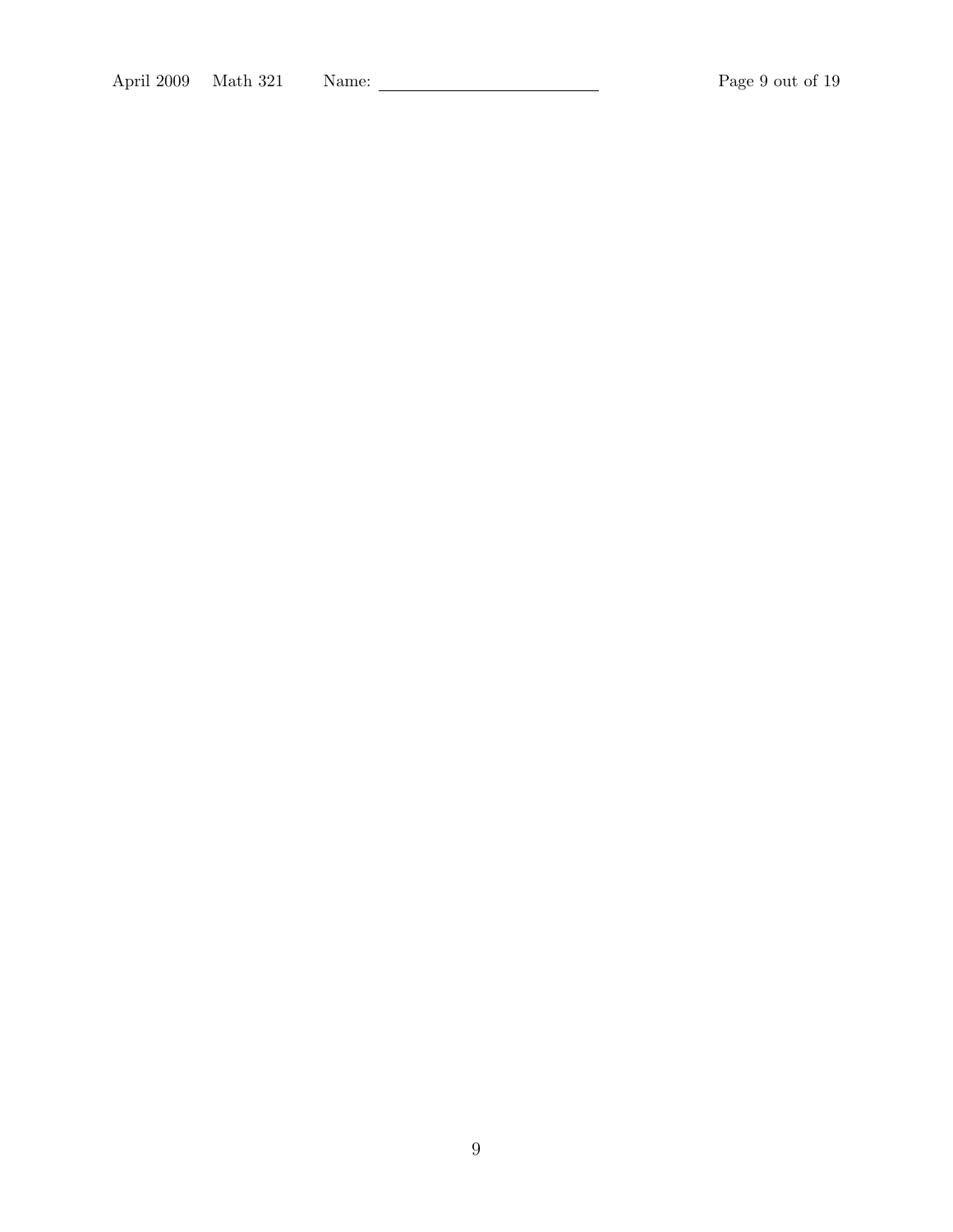# Problem 5 (12 points)

Prove that if  $f : [0,1] \to \mathbb{R}$  is a continuous function that obeys

$$
\int_0^1 f(x) x^n dx = 0
$$

for all  $n \in \mathbb{Z}$  with  $n \geq 0$ , then  $f(x)$  is identically zero. [Hint: use Weierstrass approximation theorem to prove that  $\int_0^1 f(x)^2 dx = 0$ .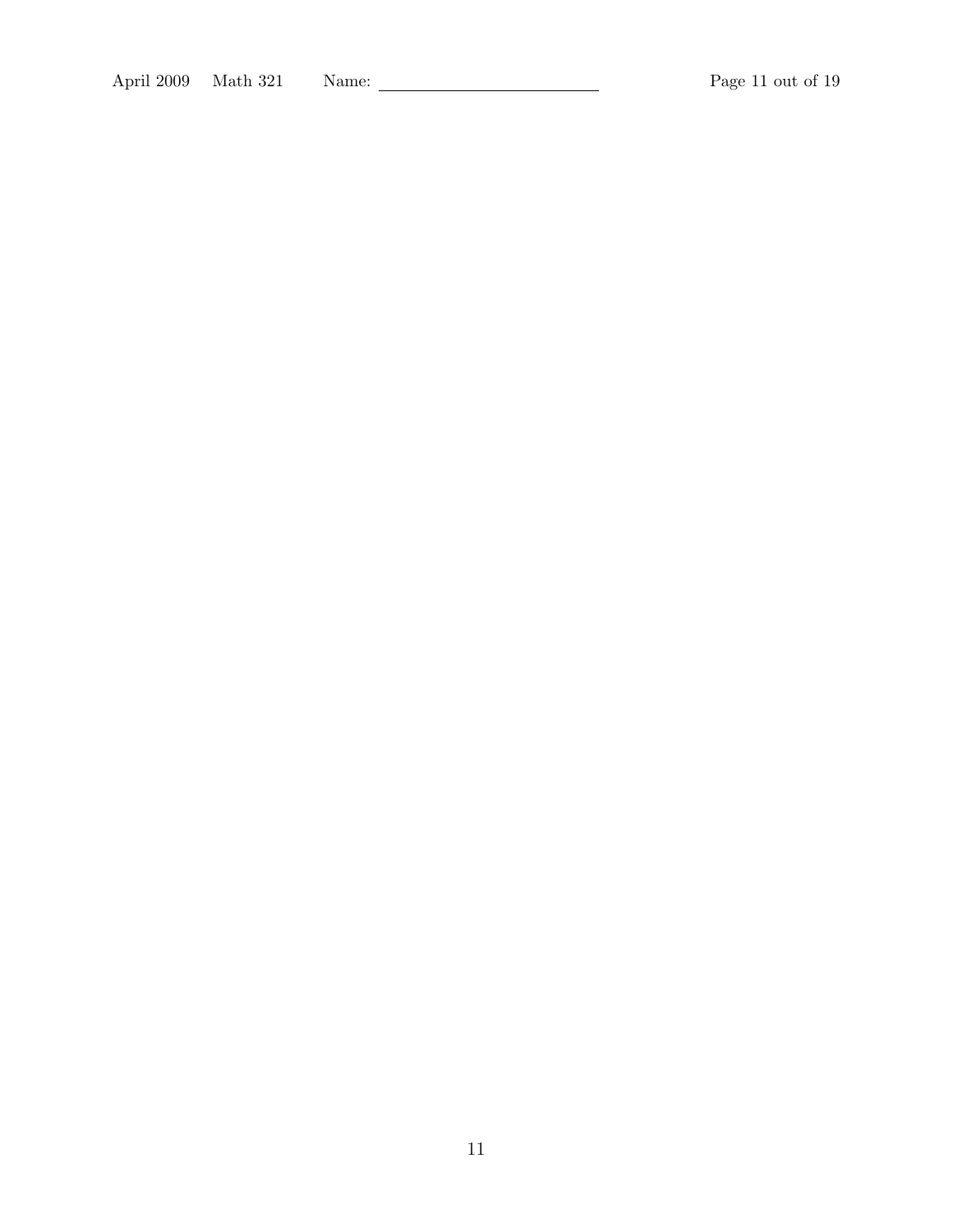**Problem 6 (16 points)** Let f be  $2\pi$ -periodic function which on  $[0, 2\pi)$  satisfies

$$
f(t) = \begin{cases} 1 & \text{if } 0 \le t \le \pi, \\ 0 & \text{if } \pi < t < 2\pi. \end{cases}
$$

(a) For  $k \in \mathbb{Z}$ , let  $\widehat{f}(k)$  denote the kth Fourier coefficient of f, i.e.,  $\widehat{f}(k) = \frac{1}{2\pi} \int_0^{2\pi} f(t)e^{-ikt}dt$ . Show that

$$
\widehat{f}(k) = \begin{cases}\n\frac{1}{i\pi k} & \text{if } k \text{ is an odd integer,} \\
\frac{1}{2} & \text{if } k = 0, \\
0 & \text{otherwise.} \n\end{cases}
$$
\n(1)

(b) Use (1) and Parseval's identity to show that

$$
\sum_{n=1}^{\infty} \frac{1}{(2k-1)^2} = \frac{\pi^2}{8}.
$$

(c) For  $a, b, c \in \mathbb{R}$ , define

$$
G(a, b, c) := \int_0^{2\pi} |f(t) - (a + be^{it} + ce^{-it})|^2 dt.
$$

where f is as in part (a). Find  $a_0, b_0, c_0$  such that

$$
G(a_0, b_0, c_0) \le G(a, b, c), \quad \forall a, b, c \in \mathbb{R}.
$$

(Justify your answer, i.e., identify all theorems that you use.)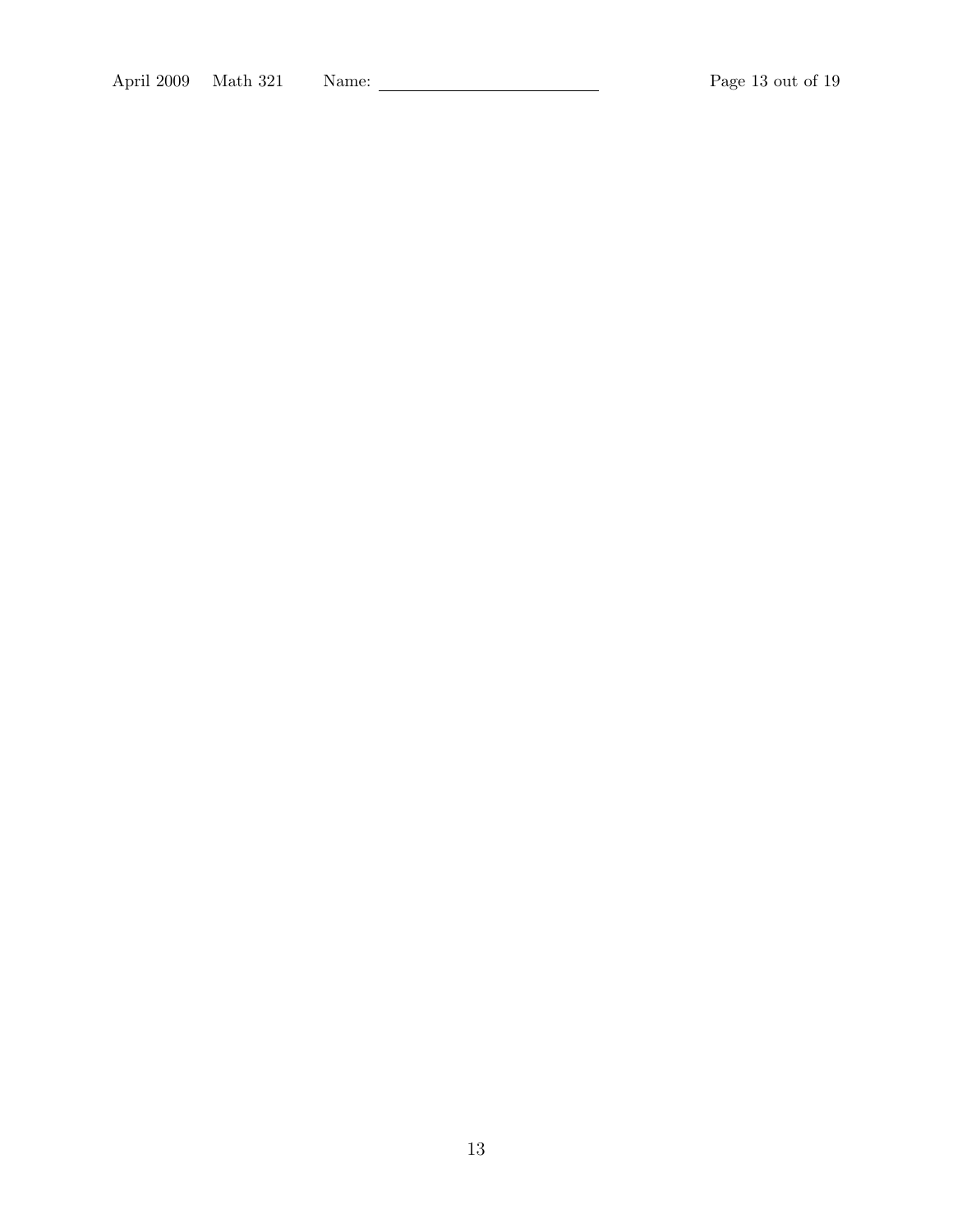April 2009 Math 321 Name: Page 14 out of 19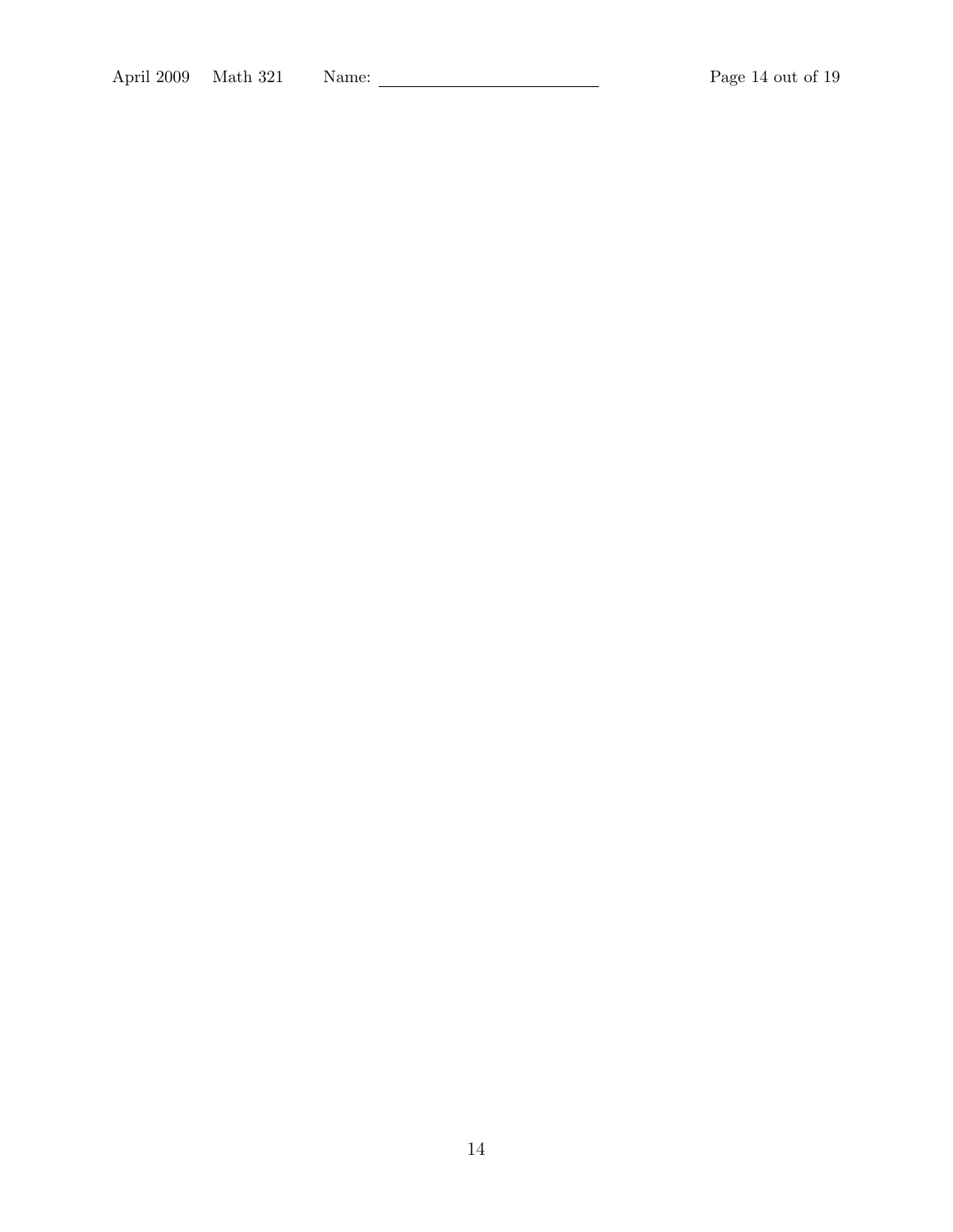#### Problem 7 (20 points)

In this problem, we will prove Fejer's theorem in several steps. If you are stuck with one part, move on to the next (and feel free to use the results from earlier parts).

(a) Let  $x \in \mathbb{R}$  that is not an integer multiple of  $\pi$ . Show that

$$
\sum_{k=0}^{n-1} e^{i(2k+1)x} = \frac{\sin(nx)}{\sin x} e^{inx}.
$$
 (2)

Using (2), prove that

$$
\sum_{k=0}^{n-1} \sin[(2k+1)x] = \frac{\sin^2(nx)}{\sin x}.
$$

(b) Let  $D_n$  be the Dirichlet kernel given on  $[-\pi, \pi]$  by

$$
D_n(x) = \begin{cases} \frac{\sin[(n + \frac{1}{2})x]}{\sin \frac{x}{2}} & \text{if } x \neq 0\\ 2n + 1 & \text{if } x = 0. \end{cases}
$$

Define, now,  $F_n$  on  $[-\pi, \pi]$  via

$$
F_n(x) := \frac{1}{n} \sum_{k=0}^{n-1} D_k(x).
$$

Show that

$$
F_n(x) = \begin{cases} \frac{1}{n} \frac{\sin^2(\frac{nx}{2})}{\sin^2(\frac{x}{2})} & \text{if } x \neq 0\\ n & \text{if } x = 0. \end{cases}
$$

(c) Let f be a 2π-periodic function that is Riemann integrable on  $[-\pi, \pi]$ . Define

$$
\sigma_n(f; x) := \frac{1}{n} \big( s_0(f; x) + s_1(f; x) + \dots + s_{n-1}(f; x) \big)
$$

where  $s_j(f; x)$  is the j<sup>th</sup> partial sum of the Fourier series of f. Show that

$$
\sigma_n(f; x) = \frac{1}{2\pi} \int_{-\pi}^{\pi} f(x - t) F_n(t) dt.
$$

[Hint: recall that  $s_n(f; x) = \frac{1}{2\pi} \int_{\pi}^{\pi} f(x - t) D_n(t) dt$ .]

(d) Show that for any positive integer  $n$ ,

$$
\frac{1}{2\pi} \int_{-\pi}^{\pi} F_n(x) dx = 1.
$$

[Hint: Apply (c) to the constant function  $f = 1$ .]

(e) Suppose that f is a 2π-periodic function that is continuous on  $[-\pi, \pi]$ . Show that  $\sigma_n(f; x)$  converges to  $f(x)$  pointwise. Moreover, show that the convergence is uniform. [Hint: Define  $g_x(t) := f(x - t) - f(x)$  and write  $f(x) - \sigma_n(f; x)$  in terms of  $g_x$ .]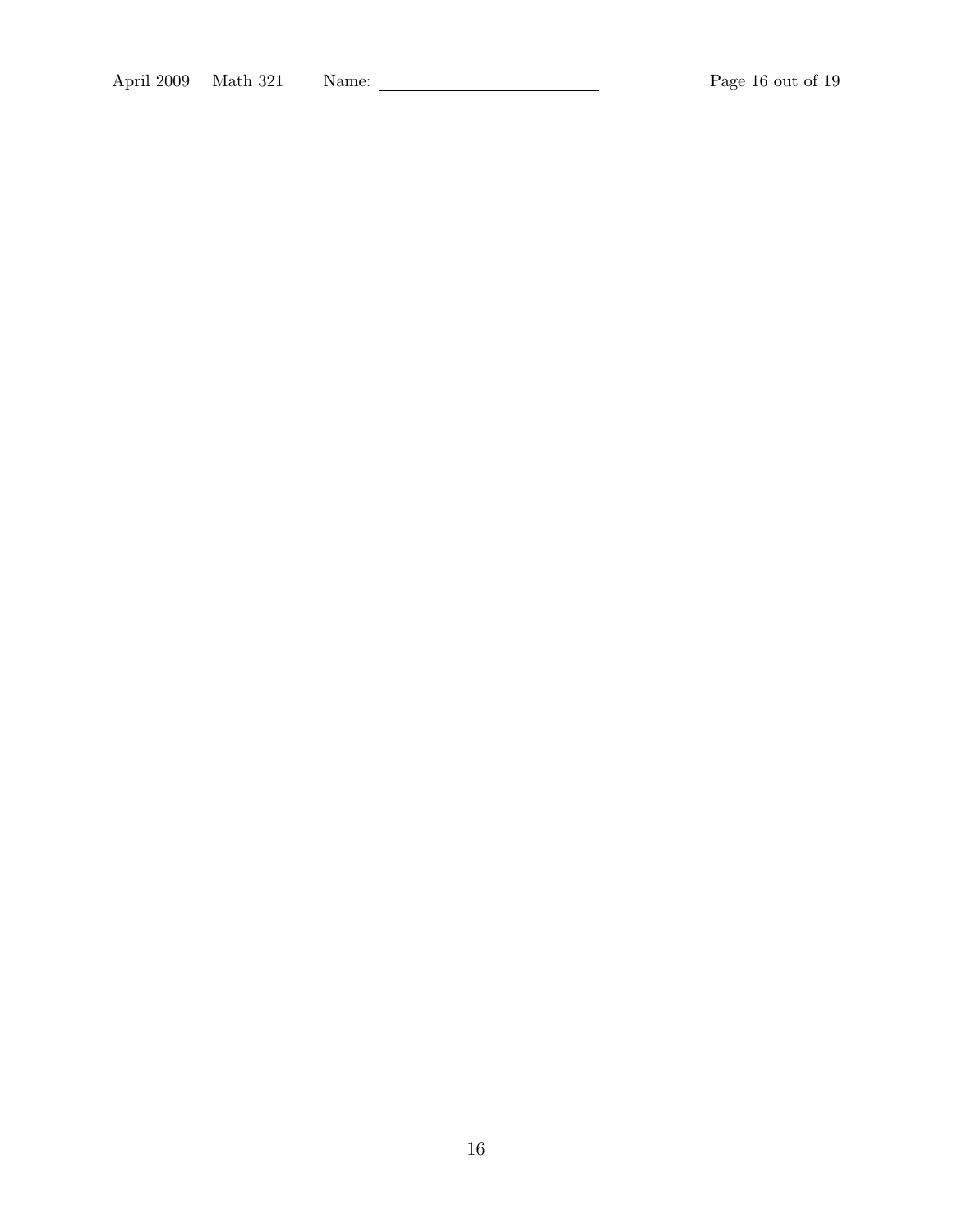April 2009 Math 321 Name: 2009 Math 321 Name: 2009 Page 17 out of 19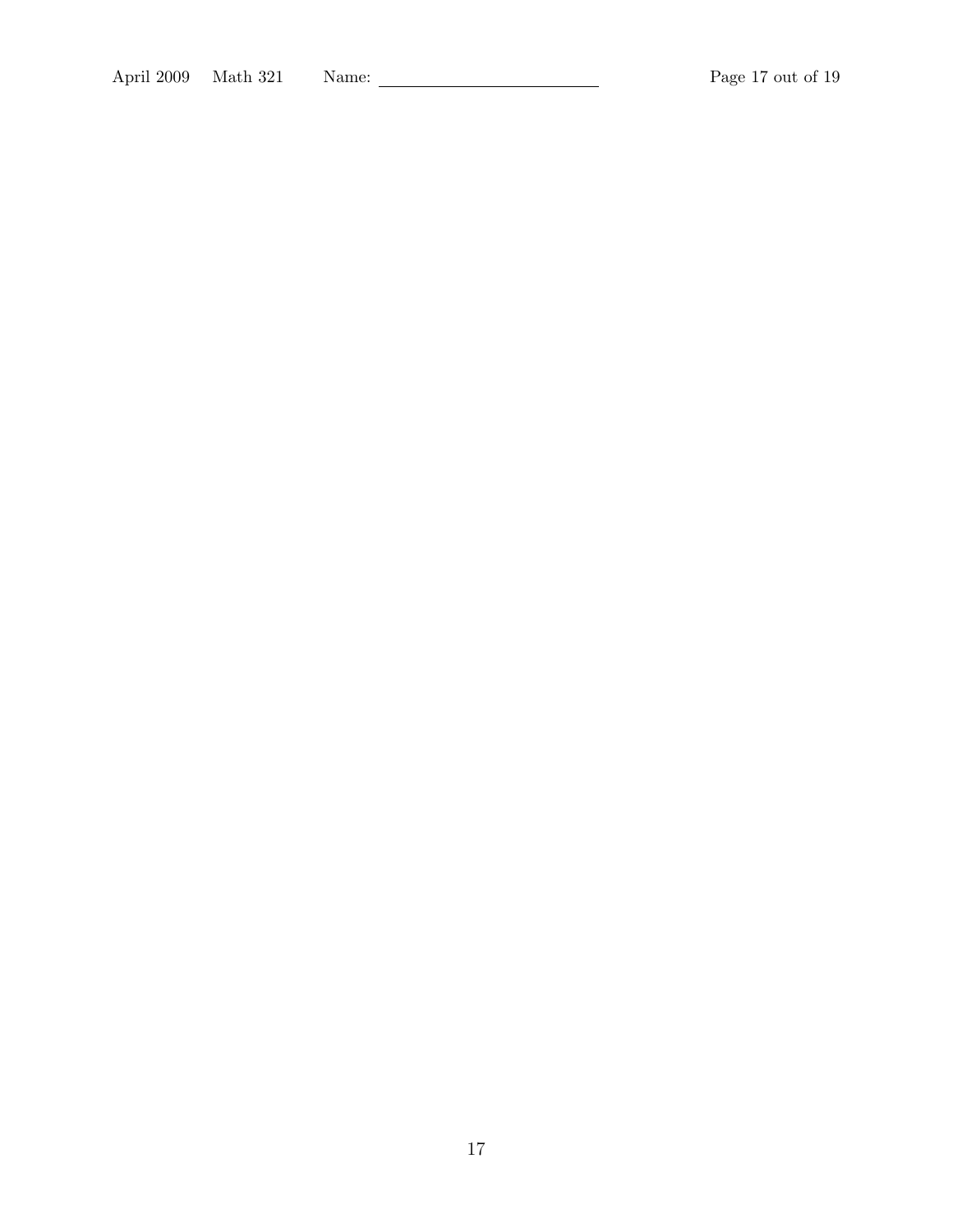April 2009 Math 321 Name: 2009 Math 321 Name: 2009 Page 18 out of 19